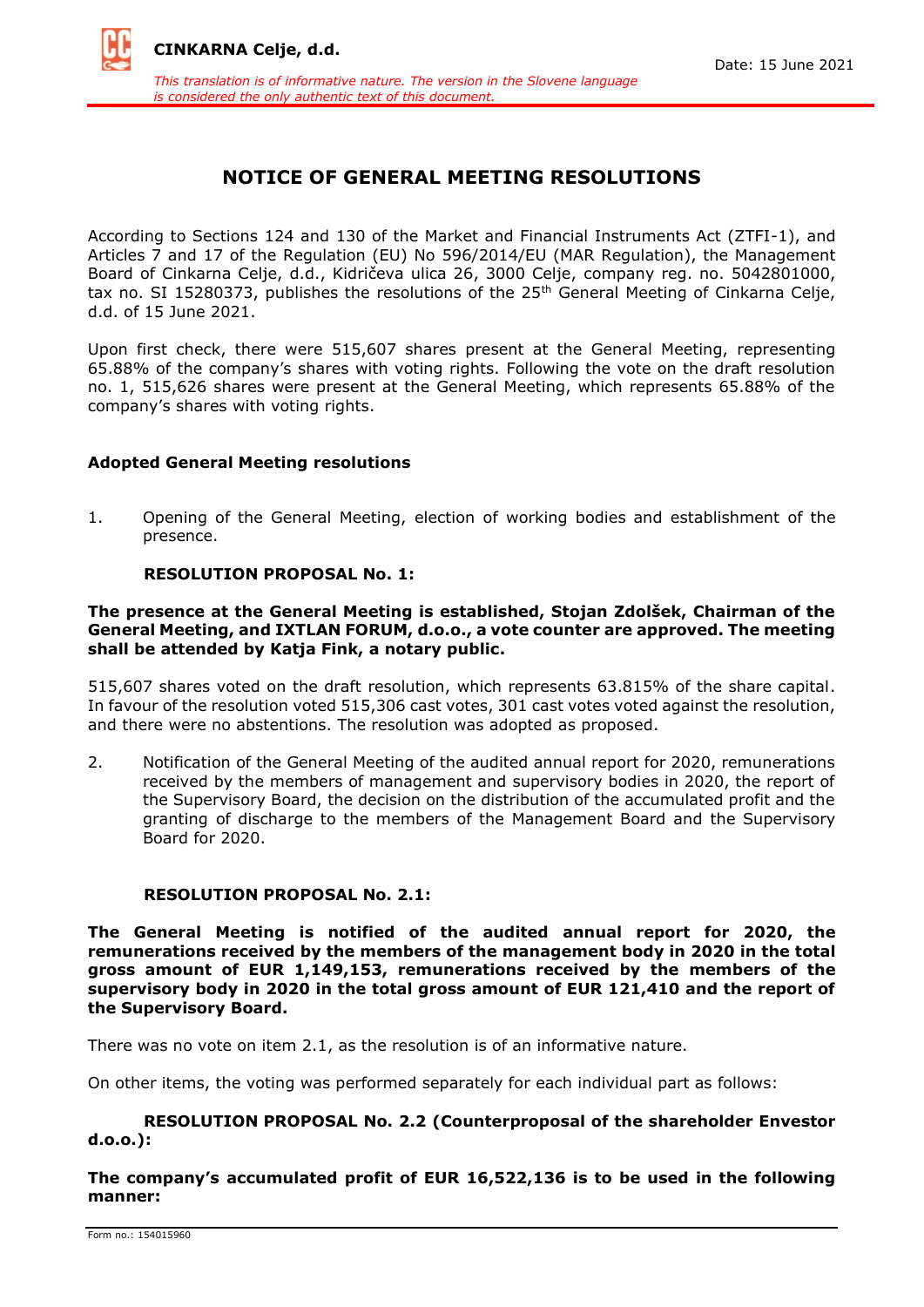

*This translation is of informative nature. The version in the Slovene language is considered the only authentic text of this document.*

- **portion of the accumulated profit in the amount of EUR 16,435,902.00 EUR shall be used for the payment of dividends in the gross value of EUR 21.00 per share,**
- **the remaining part of the accumulated profit in the amount of EUR 116,234.00 shall be transferred for decision-making to the 2021 financial year as retained earnings.**

## **The Company shall pay out the dividends on 24 June 2021 to the shareholders entered in the register kept by KDD as of 23 June 2021.**

512,057 shares voted on the resolution proposed, which represents 63.375% of the share capital. 504,664 of votes cast voted in favour, 7,393 of votes cast voted against the resolution, and there were 3,569 abstentions.

The resolution was adopted as proposed.

# **RESOLUTION PROPOSAL No. 2.3:**

# **The General Meeting shall grant discharge to the members of the Management Board for the 2020 financial year.**

515,626 shares voted on the resolution proposed, which represents 63.817% of the share capital. 515,031 of votes cast voted in favour, 595 of votes cast voted against the resolution, and there were no abstentions.

The resolution was adopted as proposed.

# **RESOLUTION PROPOSAL No. 2.4:**

# **The General Meeting shall grant discharge to the members of the Supervisory Board for the 2020 financial year.**

515,626 shares voted on the resolution proposed, which represents 63.817% of the share capital. 515,236 of votes cast voted in favour, 390 of votes cast voted against the resolution, and there were no abstentions.

The resolution was adopted as proposed.

3. Amendments to the Articles of Association of Cinkarna Celje, d.d.

The voting was performed separately for each individual part as follows:

# **RESOLUTION PROPOSAL No. 3.2:**

# **Article 56 the Articles of Association is supplemented with additional paragraphs 2, 3,4 and 5.**

# **The amended Article 56 of the Articles of Association now reads as follows:**

**»The General Meeting shall as a rule be conducted at the address of the Company's registered office.**

**The Management Board is entitled to state in the notice convening the General Meeting, with the consent of the Management Board, that the shareholders are allowed to participate in and vote at the General Meeting by using electronic devices without being physically present (electronic General Meeting).**

**The members of management or supervisory bodies may participate in the General**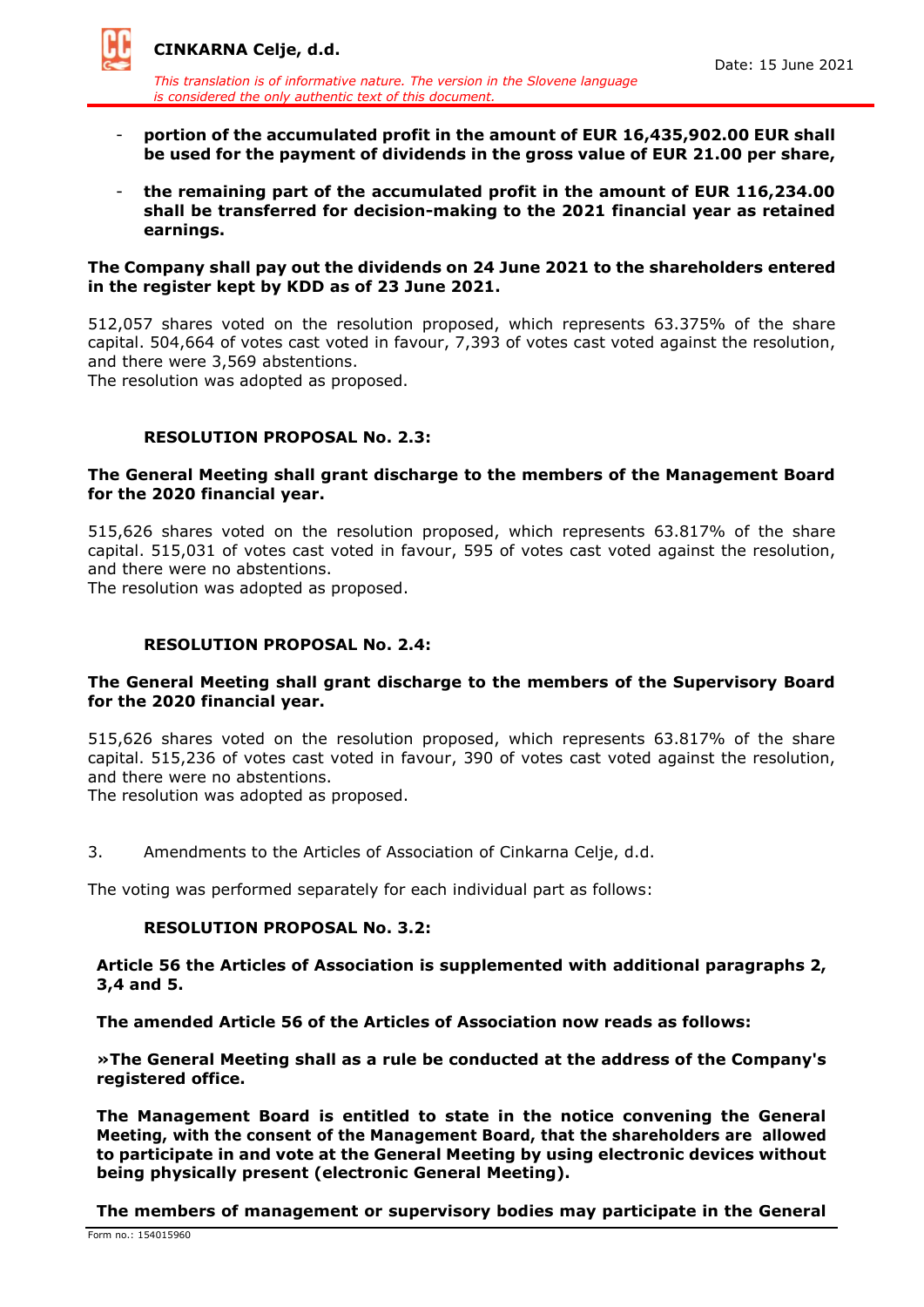

*This translation is of informative nature. The version in the Slovene language is considered the only authentic text of this document.*

**Meeting based on the picture and sound transmission if the General Meeting is held on-line as defined in paragraph 4 of Article 297 of the ZGD-1 and in other cases as setout in the Rules of Procedure of the General Meeting.**

**The following rules shall be observed in the event of an electronic General Meeting:**

- The technical solution shall ensure the real-time transmission of picture and **sound of the entire General Meeting;**
- **The Company shall ensure conditions to verify the identity of shareholders or their proxies in a proportionate manner with the aim of holding an electronic General Meeting that will make it possible for shareholders to exercise their voting rights in a secure way;**
- **The technical solution shall be such that it allows shareholders to vote on proposed resolutions, submit counter proposals and submit statements of intent to contest resolutions in real time;**
- **The Company's Management Board may define in the rules of procedure set out in paragraph 5 of this article of the Articles of Association, that the exercising of rights set out in third indent of this paragraph is conditional on a shareholder announcing their intention to exercise those rights at least by the end of the fourth day before the General Meeting;**
- **The technical solution shall ensure secure electronic communication.**
- **The minutes of the General Meeting shall mention how the content of the votes was established.**

**The Company's Management Board shall be authorised to define detailed rules of procedure for participating in and voting at an electronic General Meeting as well as other aspects of holding such a meeting and to publish those rules on the Company's website and/or in the notice convening the General Meeting.«**

514,718 shares voted on the resolution proposed, which represents 63.705% of the share capital. 514,042 of votes cast voted in favour, 676 of votes cast voted against the resolution, and there were 908 abstentions.

The resolution was adopted as proposed.

### **RESOLUTION PROPOSAL No. 3.3:**

**The first paragraph of Article 71 of the Articles of Association is amended and now reads as follows:**

**»The Company shall publish individual data or Company communications specified by an Act or by the Articles of Association on the website of the Agency of the Republic of Slovenia for Public Legal Records and Related Services (hereinafter: AJPES) or in a daily newspaper published throughout Slovenia and on the Company's website in a way stipulated by the Market in Financial Instruments Act and by other regulations.«**

511,968 shares voted on the resolution proposed, which represents 63.364% of the share capital. 511,452 of votes cast voted in favour, 516 of votes cast voted against the resolution, and there were 3,658 abstentions.

The resolution was adopted as proposed.

### **RESOLUTION PROPOSAL No. 3.4:**

**Article 55 of the Articles of Association is amended and now reads as follows:**

**»Only those shareholders who are registered in the central register of dematerialised securities as at the end of the seventh day prior to the General Meeting can attend the General Meeting and vote.«**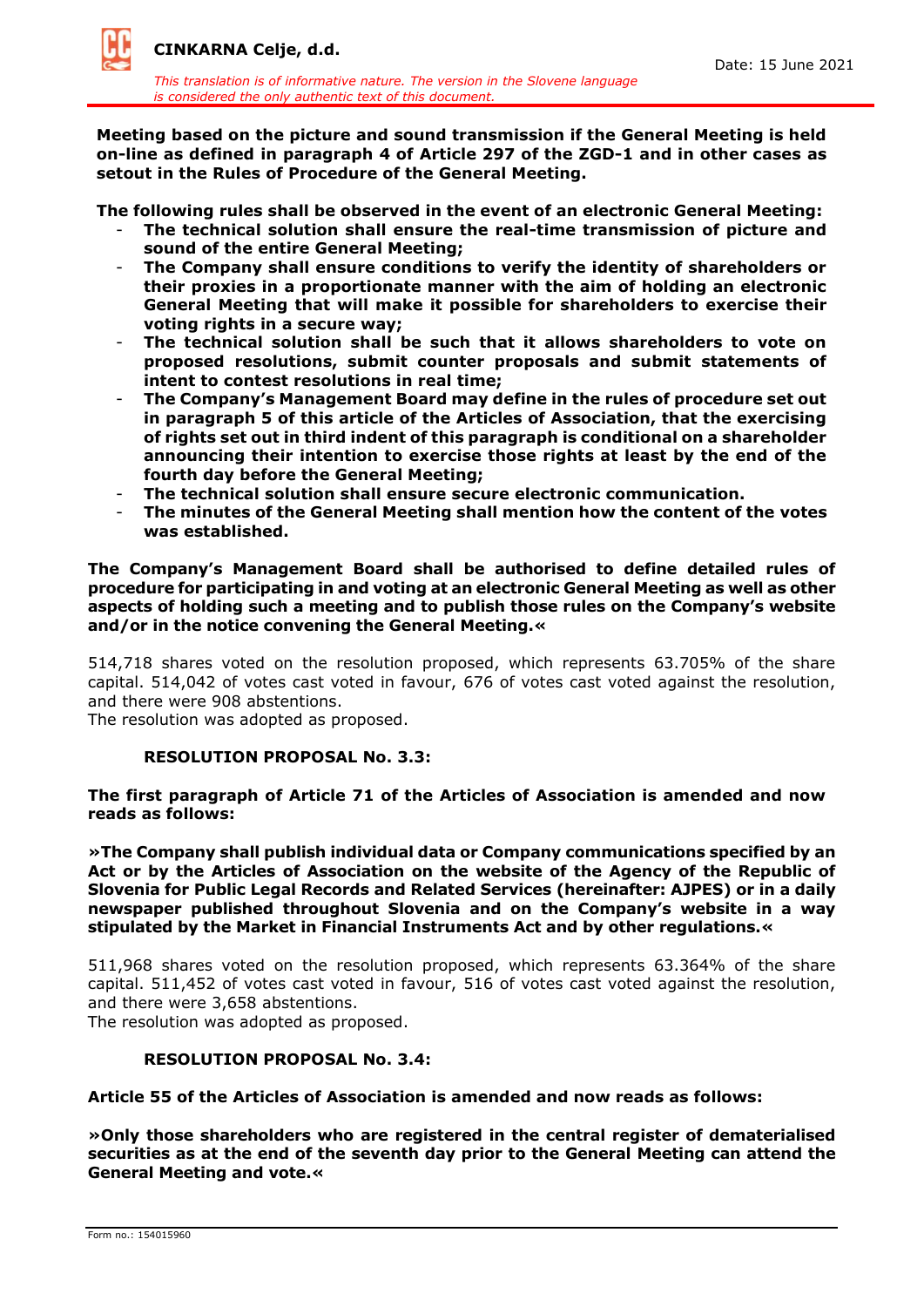

*This translation is of informative nature. The version in the Slovene language is considered the only authentic text of this document.*

512,109 shares voted on the resolution proposed, which represents 63.382% of the share capital. 511,433 of votes cast voted in favour, 676 of votes cast voted against the resolution, and there were 3,517 abstentions.

The resolution was adopted as proposed.

The resolution proposal under item 3.1 was withdrawn by the proposer, therefore, it was not voted on.

4. Appointment of a member of the Supervisory Board

# **RESOLUTION PROPOSAL No. 4:**

**The General Meeting takes note of the letter of resignation of Aleš Skok, member of the Supervisory Board, of 8 December 2020.**

**The General Meeting appoints Mitja Svoljšak as a member of the Supervisory Board from 16 June 2021 on for a five-year term of office acting on a proposal from the Supervisory Board.**

515,377 shares voted on the resolution proposed, which represents 63.786% of the share capital. 274,931 of votes cast voted in favour, 240,446 of votes cast voted against the resolution, and there were 249 abstentions.

The resolution was adopted as proposed.

5. Renumeration of the Supervisory Board

## **RESOLUTION PROPOSAL No. 5:**

The General Meeting defines the following amounts to be awarded to the members ofthe Supervisory Board and committees of the Supervisory Board for the implementation of their functions**:**

**1. Members of the Supervisory Board shall receive an attendance fee for the attendance at the Supervisory Board meeting in the gross amount of EUR 275.00 per individual member of the Supervisory Board. Members of the Supervisory Board's committees shall receive an attendance fee for their attendance at the committee meeting in the amount of 80% of the attendance fee for the Supervisory Board meeting per individual member. An attendance fee for the participation at a meeting by correspondence amounts to 80% of the regular attendance fee. Notwithstanding the above mentioned and thus irrespective of the number of meetings an individual member of the Supervisory Board attended in an individual financial year, they are entitled to the payment of attendance fees in the total amount that should not be higher than 50% of the basic remuneration for the performance of the function of the Supervisory Board member at an annual level. An individual member of the Supervisory Board who is a member of a committee or committees of the Supervisory Board is thus, notwithstanding the above mentioned and thus irrespective of the number of meetings of the Supervisory Board or of the committees an individual member of the Supervisory Board attended in an individual financial year, entitled to the payment of attendance fees in the total amount of attendance fees for the meetings of the Supervisory Board meetings and the committees as long as the total amount does not exceed 75% of the basic remuneration for the performance of the function of the Supervisory Board member at an annual level.**

**2. In addition to the attendance fees, members of the Supervisory board shall also receive the basic remuneration for the performance of the function in the gross amount of EUR 15,000.00 per year per individual member. The Chairman of the Supervisory Board is entitled to the additional payment in the amount of 50% of the**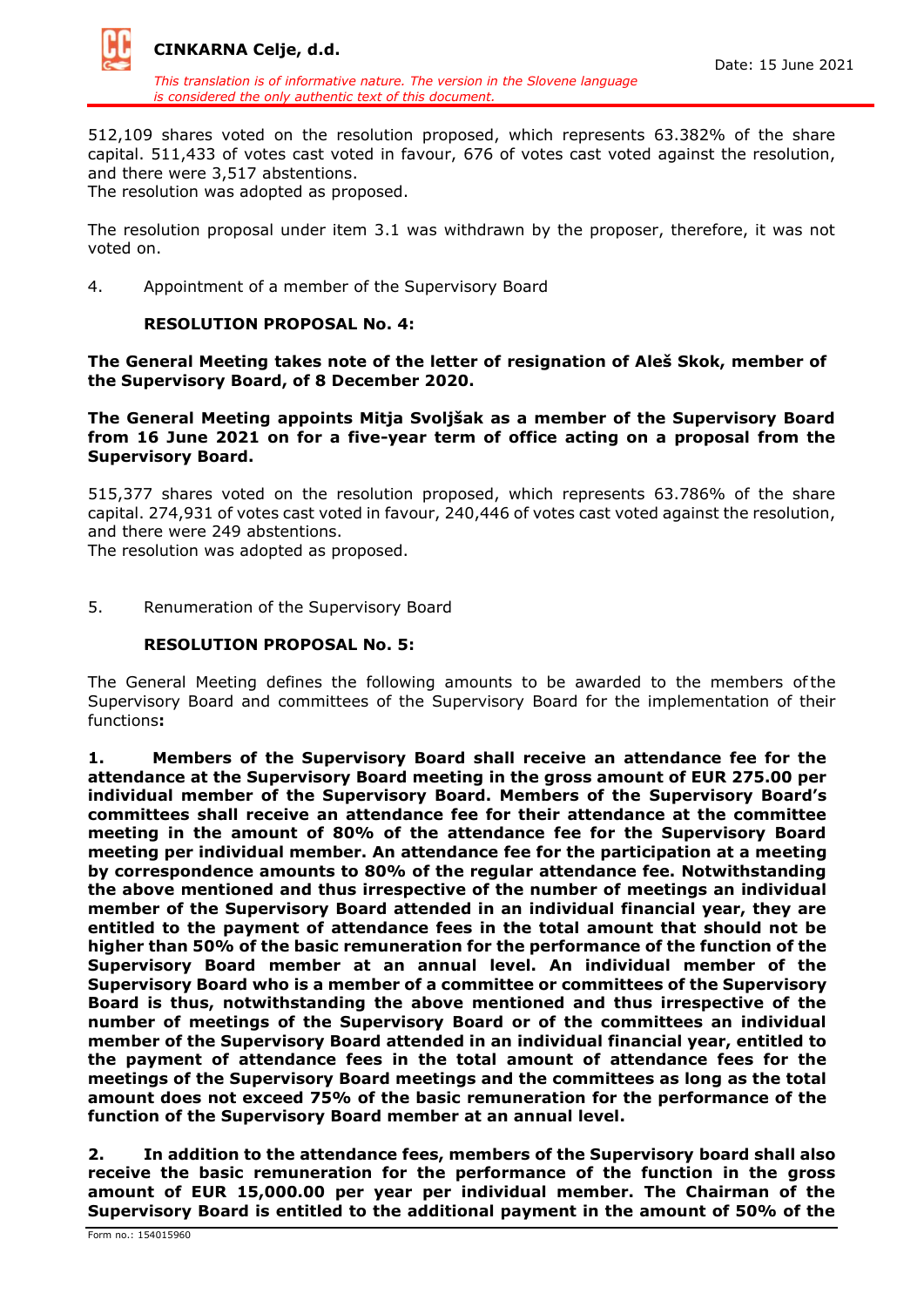

*This translation is of informative nature. The version in the Slovene language is considered the only authentic text of this document.*

**basic remuneration for the performance of the function of a member of the Supervisory Board. The vice-chairman/deputy chairman of the Supervisory Board is entitled to the additional payment in the amount of 10% of the basic remuneration for the performance of the function of a member of the Supervisory Board. Each member of the Supervisory Board committee shall receive an additional payment for the performance of the function which amounts to 25% of the basic remuneration for the performance of the function of a member of the Supervisory Board. The chairman of the committee is entitled to an additional payment for the performance of the function in the amount of 37.5% of the basic remuneration for the performance of the function of a member of the Supervisory Board. Notwithstanding the above mentioned and thus irrespective of the number of committees in which an individual member of the Supervisory Board participates or the number of committees he chairs in an individual financial year, they are entitled to the additional payment of the total amount that should not exceed 50 % of the basic remuneration for the performance of the function of the Supervisory Board member at an annual level. In the event that the term of office of an individual member of the Supervisory Board is shorter than the financial year, an individual member of a committee of the Supervisory Board is entitled to the additional payment, notwithstanding the above mentioned and thus irrespective of the number of committees in which an individual member of the Supervisory Board participates or the number of committees he chairs in an individual financial year, as long as the total amount of such additional payment does not exceed 50% of the basic remuneration for the performance of the function of an individual member of the Supervisory Board in relation to the justified payments made during the term of office in the relevant financial year.** 

**3. In addition to the attendance fees, members of the Supervisory board shall also receive the basic remuneration and the additional payment for the performance of the of the function in proportional monthly payments to which they are entitled while performing the function. in relation to the justified payments made during the term of office in the relevant financial year. The monthly payment amounts to one twelfth of the above annual amounts.**

**4. The limitation of the amount of total attendance fees or additional payments to a member of the Supervisory Board does not in any way affect their duty to actively participate in all meetings of the Supervisory Board and meetings of the committees of which he is a member, and his statutory responsibility.**

**5. accommodation costs incurred in connection with their work on the Supervisory Board, up to the amount specified in the regulations governing the reimbursement of expenses related to work and other income not included in tax base (provisions applicable to business travel and overnight accommodation). The amount due to the member of the Supervisory Board according to the cited regulation is reversed, so that the net payment represents the reimbursement of actual travel expenses. The mileage shall be determined by taking into account the distances between places calculated on the AMZS public website. Accommodation costs may be reimbursed only if the distance of permanent or temporary residence of a member of the Supervisory Board or a member of the Supervisory Board from the place of work of the body is at least 100 kilometres, if they could not return because no public transport was planned, or for other objective reasons.** 

**6. This resolution shall enter into force and apply from the day of its adoption by the General Meeting. It repeals Resolution No. 3, adopted by the General Meeting on 6 June 2012.**

515,377 shares voted on the resolution proposed, which represents 63.786% of the share capital. 514,694 of votes cast voted in favour, 683 of votes cast voted against the resolution, and there were 249 abstentions.

The resolution was adopted as proposed.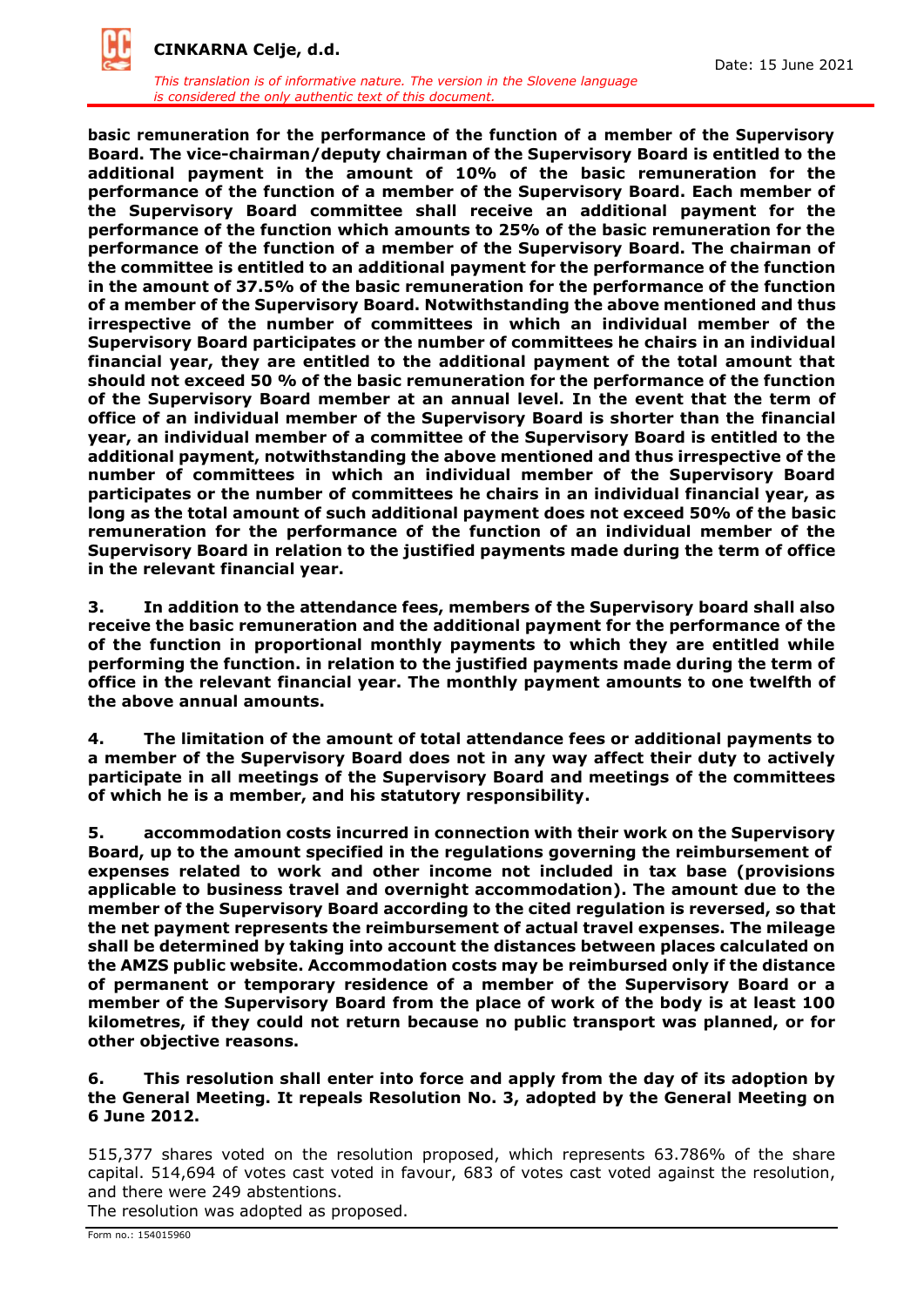

6. Power of Attorney to obtain own shares

**RESOLUTION PROPOSAL No. 6 (Counterproposal of the shareholder Modra zavarovalnica d.d.):**

**The General Meeting of Shareholders grants a Power of Attorney to the Management Board of the Company to obtain own shares.**

**The Management Board is authorised to obtain own shares so that the total share of all own shares, including the shares that the Company already has, may not exceed 10% of the Company's share capital (80,797 shares).**

**The Power of Attorney to obtain own shares is valid for a period of 12 months from 18 June 2021 on.**

**The Company can obtain own shares by transactions conducted on the regulated and non-regulated market of securities, where the purchase price of shares may not be lower EUR 120.00 per share and not higher than EUR 270.00 per share.**

**The Company will obtain own shares with the purpose of withdrawal of shares, in line with the provisions of the Act and the Articles of Association of the Company on a decrease in share capital. The General Meeting of Shareholders authorises the Management Board to withdraw own shares without any further decision-taking on a decrease in share capital.**

508,210 shares voted on the resolution proposed, which represents 62.899% of the share capital. 481,345 of votes cast voted in favour, 26,865 of votes cast voted against the resolution, and there were 7,416 abstentions.

The resolution was adopted as proposed.

7. Report on the acquisition of own shares

### **RESOLUTION PROPOSAL No. 7:**

### **The General Meeting takes note of the Report on the acquisition of own shares.**

There was no vote on this item, as the resolution is of an informative nature.

8. Application of International Financial Reporting Standards

### **RESOLUTION PROPOSAL No. 8:**

**The General Meeting is informed that since 1 January 2021, annual and interim financial statements have been prepared in line with the International Financial Reporting Standards by the Company.**

There was no vote on this item, as the resolution is of an informative nature.

### **Announced contested lawsuits**

There are no announced contested lawsuits.